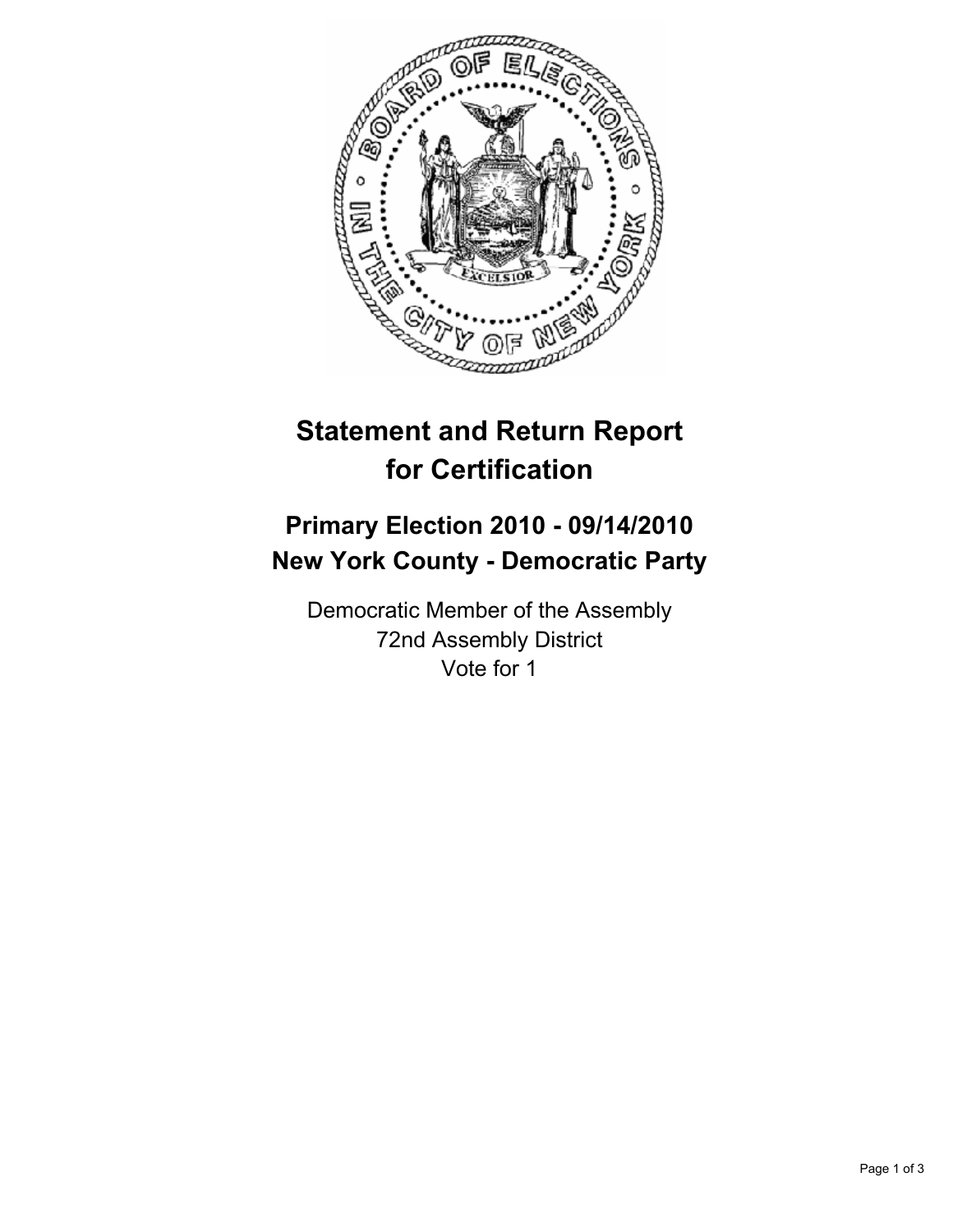

## **Assembly District 72**

| <b>Total Votes</b>              | 7,347 |
|---------------------------------|-------|
| WATT JOHNSON (WRITE-IN)         | 1     |
| NONE (WRITE-IN)                 | 1     |
| NO NAME (WRITE-IN)              | 8     |
| NELSON ANTONIO DENIS (WRITE-IN) | 1     |
| KAREN WILSON (WRITE-IN)         | 1     |
| JULLISSA GOMEZ (WRITE-IN)       | 1     |
| JESUS (WRITE-IN)                | 1     |
| HERMAN FARRELL (WRITE-IN)       | 1     |
| HERMA D (WRITE-IN)              | 1     |
| ERIC MOELLER (WRITE-IN)         | 1     |
| <b>BRUCE LOGAN (WRITE-IN)</b>   | 1     |
| ARIEL FERRERIA (WRITE-IN)       | 1     |
| <b>GABRIELA ROSA</b>            | 889   |
| <b>GUILLERMO LINARES</b>        | 3,543 |
| <b>JULISSA A GOMEZ</b>          | 1,792 |
| <b>MIGUEL ESTRELLA</b>          | 377   |
| <b>NELSON ANTONIO DENIS</b>     | 727   |
| <b>AFFIDAVIT</b>                | 113   |
| ABSENTEE/MILITARY               | 57    |
| <b>EMERGENCY</b>                | 0     |
| <b>PUBLIC COUNTER</b>           | 8,253 |